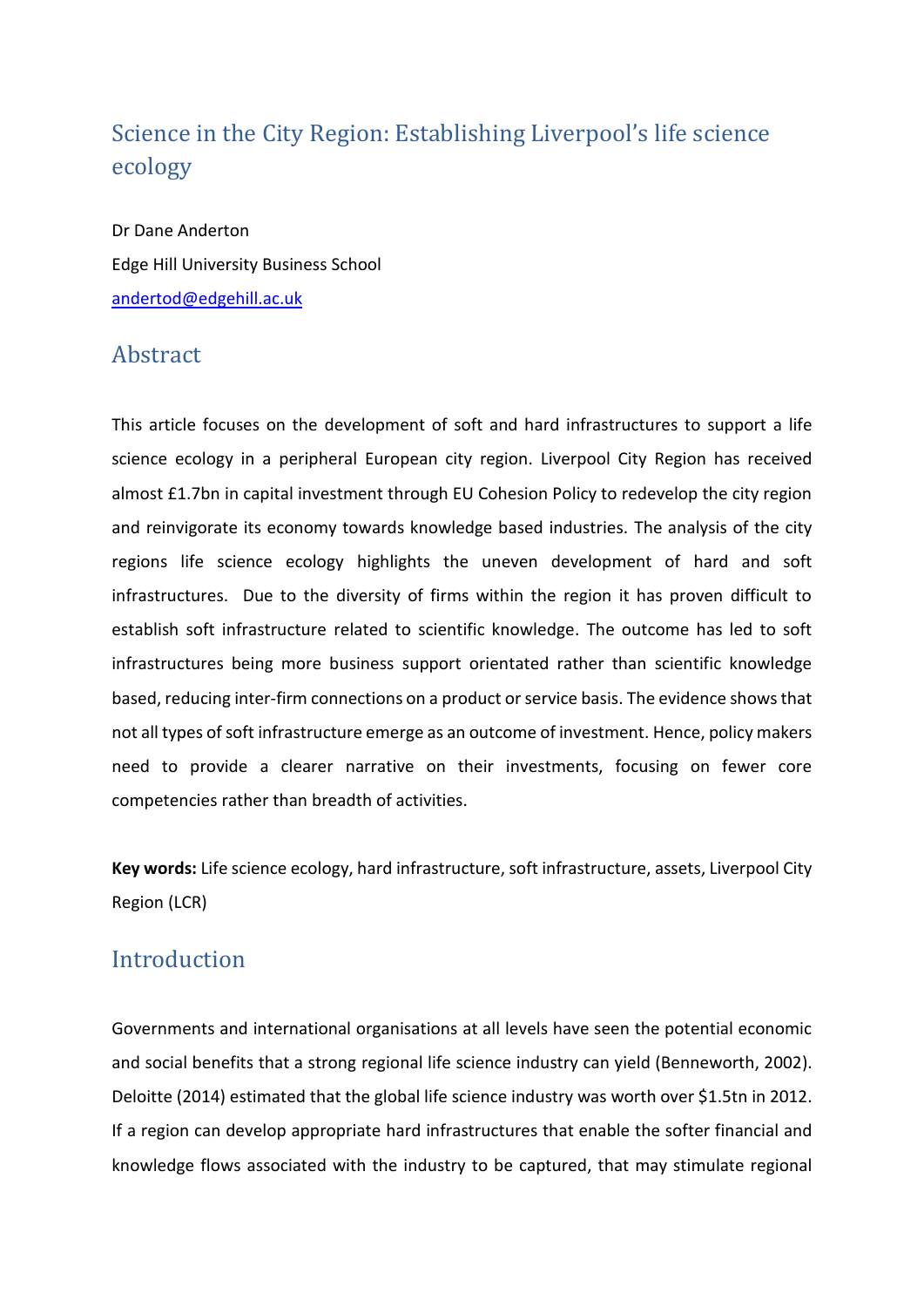development. Drawing on this hard/ soft distinction from Colapinto & Porlezza (2012), this article explores investments in particular hard infrastructures that are seeking to support the development of soft life science infrastructures in peripheral city-regions.

This article thus asks the research question of whether public investment in hard infrastructures can also stimulate the emergence of the soft infrastructures necessary for dynamic life science ecologies. The paper reports a case study from Liverpool, an old industrial region that shifted its economic development path from 1980s managed decline towards new creativity- and science-based industries. Drawing on primary qualitative data, the analysis highlights the problem of a cognitive distance barrier between firms. The article concludes that building new hard infrastructure can under certain conditions further the development of a life science ecologies in a peripheral region.

# Ecologies: Life Sciences and Regional Development

Economic development no longer depends on the availability of traditional production factors such as land, labour and capital, but also knowledge capital. Where there are many firms that are active in the same kinds of knowledge fields, what Nooteboom (2000) calls cognitive proximity, then there can be positive linkages and feedback that produce increasing returns to scale. These places are then attractive as investment opportunities for others. Kleppers (2010) argued that places serviced well by venture capitalists and/or business angels tend to foster more entrepreneurial activity. Business angels are individuals or collectives who provide capital for a business start-up, usually in exchange for convertible debt or ownership equity (Festel, 2011). They usually invest both money and their time to the venture.

There has been much interest in the potential of life sciences as a quintessential knowledgeintensive industry to drive regional economic development within regions including South East England, Scotland and Central England (Cooke, 2004; Kasabov, 2011) but also internationally (Cooke, 2004; Moodysson et al, 2008). Given the 5 to 15 year timescales that exist in the commercialisation of new products in this industry, there are potential gaps that exist in the funding models between start-up and phase one approval. Life science firms in the USA and in Europe have noted that business angels are significant players in bridging the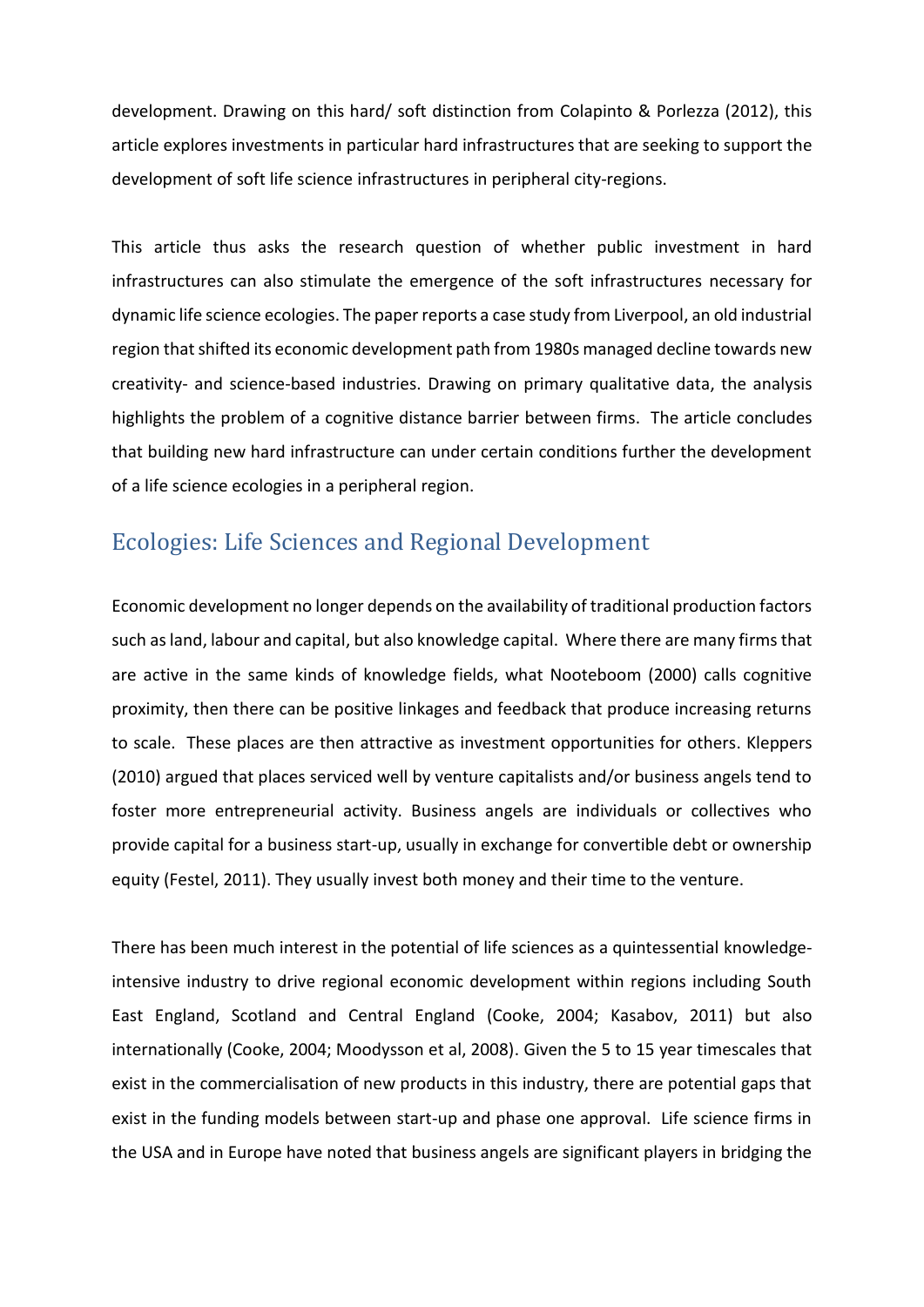gaps between early start ups and raising the levels of capital needed to sustain a venture (Festel, 2011). Birch (2011) argues further, that less favoured regions tend to suffer from a lack of venture capital that is able to service innovations through to commercialisation. These analyses highlight a number of key factors underpinning successful life science-based development:

- (a) The presence of star scientists in research intensive universities (Zucker *et al*, 1998).
- (b) Presence of government led research institutions (Klepper, 2010)
- (c) Highly successful firms can well serviced by venture capitalists can accelerate successful spin-outs (Festel, 2011)
- (d) A mix of star scientists, government institutions, venture capitalists and successful businesses collaborating with universities and public organisations (Cooke, 2004; Moodysson et al, 2008).

We conceptualise these factors as hard and soft infrastructures (Colapinto and Porlezza, 2012). Hard infrastructure are tangible structures such as roads, buildings, telecommunications and ports, whilst soft infrastructures are intangible such as networking, knowledge exchange, business environments, human capital and regional institutions. For these latter soft infrastructures, a greater cognitive distance (i.e. less cognitive proximity between actors) can reduce the overall benefits the soft infrastructures bring (Maskell et al, 2006). In this article 'ecology' is used to conceptualise the life science development in LCR. Toulmin (1990:194) states:

'*Once we begin to think in ecological terms, we shall soon learn that every niche or habitat is one of its own kind, and that it demands a call for a careful eye to its particular, local, and timely circumstances. The Newtonian view encouraged hierarchy and rigidity, standardisation and uniformity: an ecological perspective emphasises, rather, differentiation and diversity, equity and adaptability'* 

Much literature here emphasised specific factors that have led to success, overlooking factors that may have hindered regional development been liabilities to the regions development. The ecological perspective focuses on the configuration of firms and infrastructures in studying how a life science region develops over time and how individual infrastructure configurations develop within their respective contexts (Tsoukas and Dooley, 2011). Where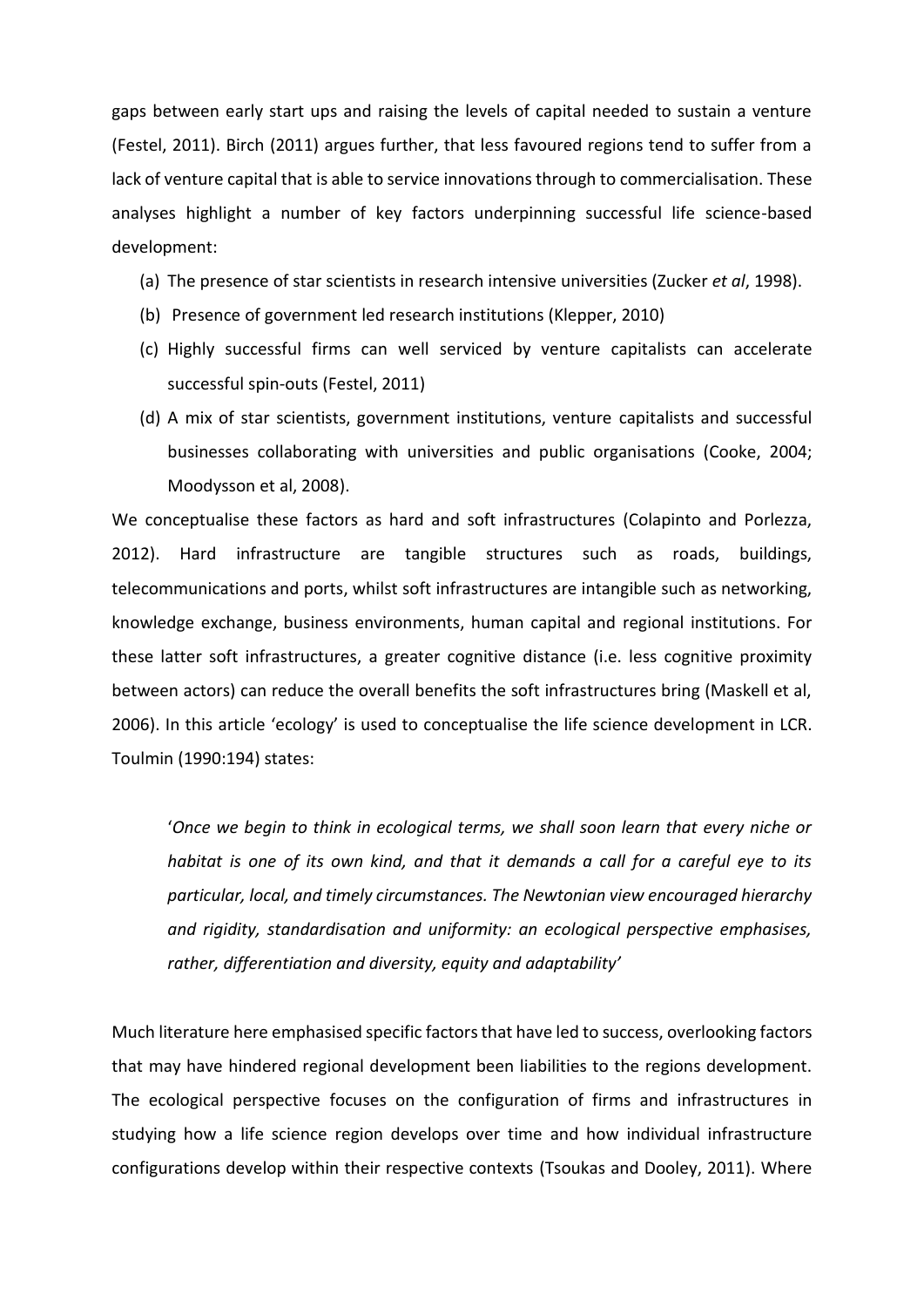there are complementarities between knowledge infrastructures related to specific kinds of knowledge, skill and expertise and local actors, regions may develop innovation ecologies by stimulating knowledge networks and spaces whereby communities of practice can develop specifically to develop an innovation ecology (Coe *et al,* 2004:470; Shearmur, 2011).

## Method and Case: Liverpool City Region

This paper seeks to answer the overall research question drawing on a case study of the Liverpool City Region in the North West of England (see figure 1). In 2014, LCR had an economy of 1.5 million people, 38,000 VAT registered businesses worth £25.3 billion to the UK economy and has been one of the fastest growing UK regions outside of London (LCRLEP, 2014). Since the early 1990s, public money has been invested in developing new industries in the city-region (Southern, 2014). Recently, local institutions formulated a knowledge economy strategy identifying the life science industry as one of four key sectors for development. However, there has been no identifiable R&D activity in LCR by private pharmaceutical companies since 1961, supporting the rationale for public sector lead investment to support R&D.

The case study explores the development and outcomes of hard and soft infrastructure within Liverpool City Region. The primary empirical evidence for this case study is drawn from 25 semi-structured interviews with life science firms' managers and supporting institutions at a local and national scale during 2012-13. The research used the Bionow (2012) industry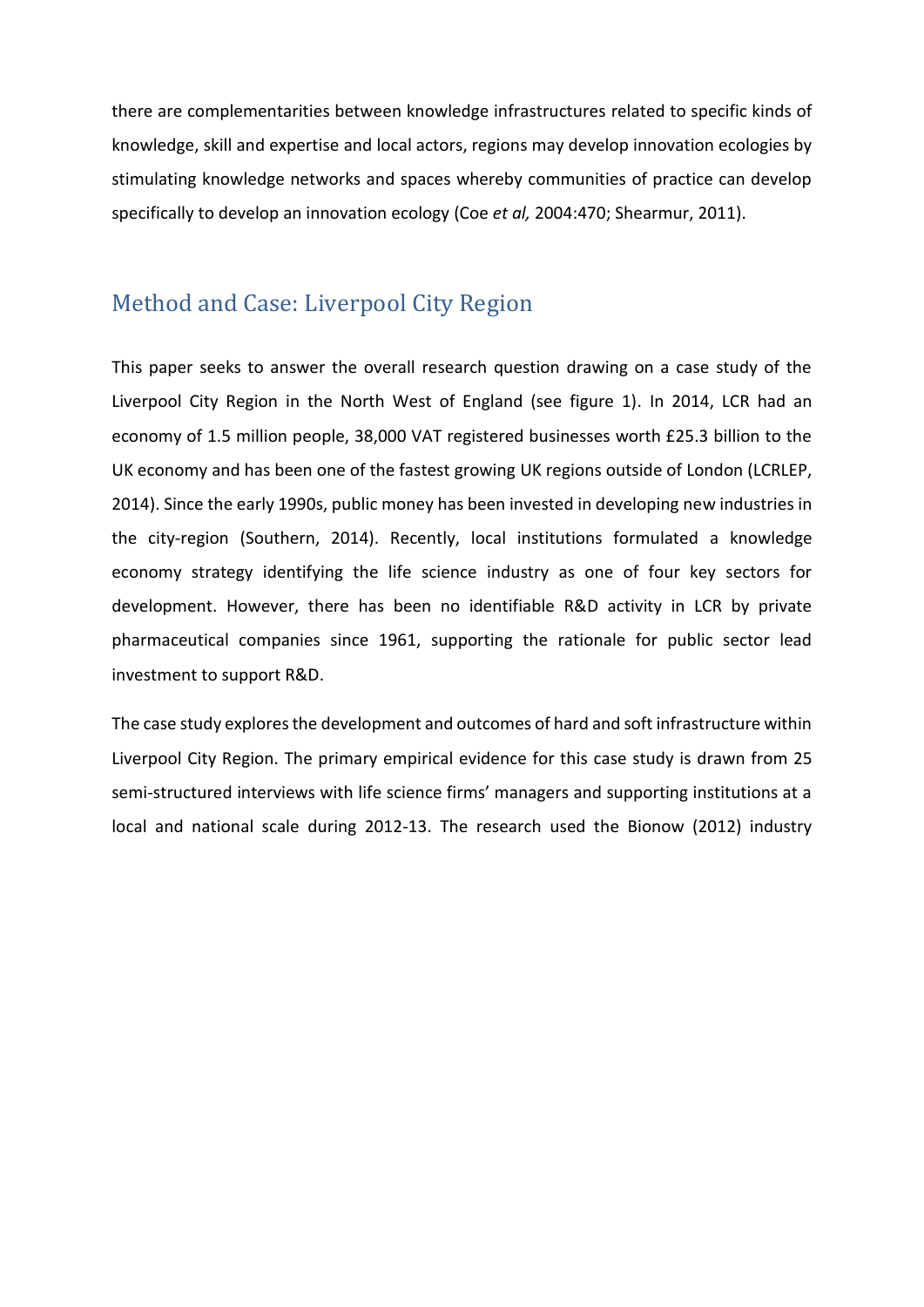directory verified via Companies House. Secondary qualitative and quantitative data was used to supplement the analysis and inform the broader economic and industrial context.





# An overview of Liverpool's Life Science Ecology

There is a diverse range of firm activity in the LCR life science ecology (see Table 1). At the time of writing, the 53 life science firms were active and present in LCR, giving a relatively small ecology compared to the South of England and USA.

|  | <b>Table 1 Life Science firms by Activity in LCR</b> |  |  |  |
|--|------------------------------------------------------|--|--|--|
|--|------------------------------------------------------|--|--|--|

| <b>Activity</b>           | <b>Number of Firms in 2012</b> |
|---------------------------|--------------------------------|
| Consultancy               |                                |
| Discovery (R&D)           | 13                             |
| Diagnostic                |                                |
| <b>Drug Manufacturing</b> | q                              |
| <b>Medical Devices</b>    | 8                              |
| Other                     | 9                              |
| Total                     |                                |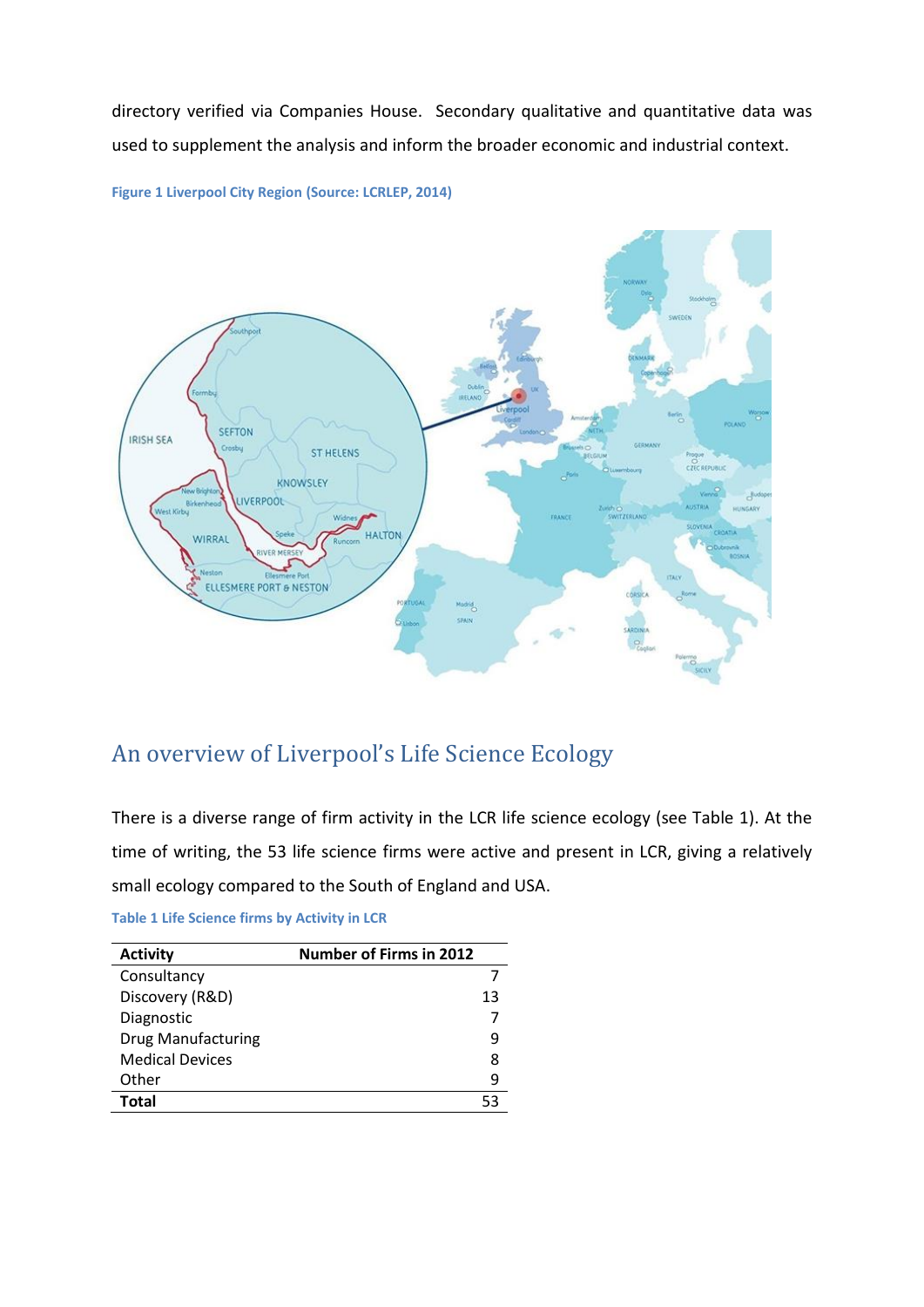The majority of firms have registered locations in designated science or innovation park developments (see Figure 2). These R&D sites are largely the result of publicly financed hard infrastructure developments.



Alongside the firms are a set of organisations that are considered assets to the industry and which can hence be regarded as complementing the firm ecology. The National Biomanufacturing Centre was completed in 2005 at a capital cost of £34m to provide facilities and infrastructure for life science related firms. It has subsequently attracted the largest concentration of pharmaceutical manufactures in Europe, making it a significant hard infrastructure development. Five further manufacturers are located outside the NBC, four of which are independent manufacturers that acquired sites already equipped with bespoke capabilities to increase operational capacity.

Local policy-makers have attempted to put in place a strategy to diversify this ecology towards more knowledge-intensive and high value-added activities such as R&D. The most significant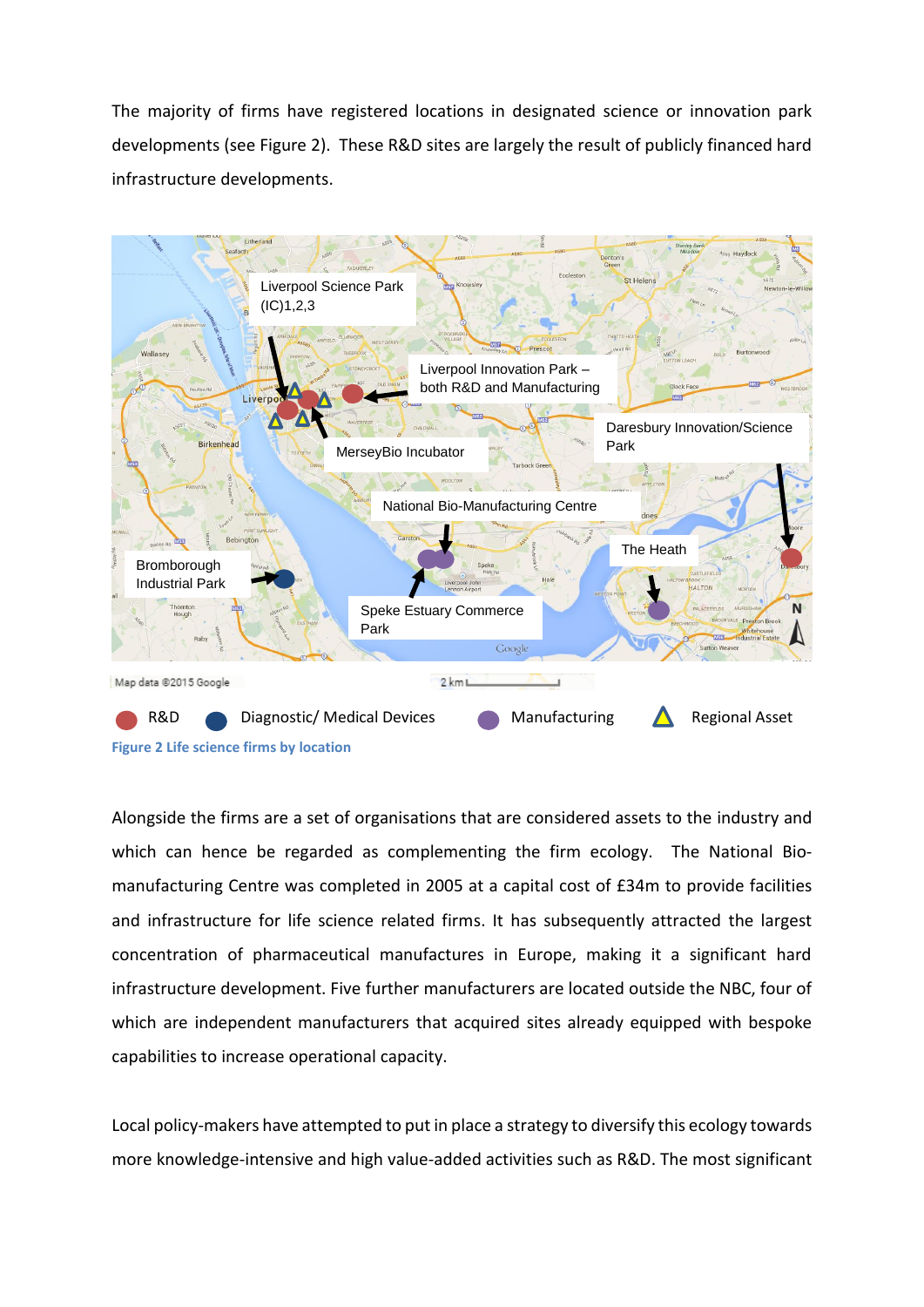additional R&D infrastructure intervention came through the development of MerseyBio Incubator located at the University of Liverpool in 2001. In the interviews, the local policy makers identified a range of life science 'assets' in LCR; these are listed in Table 2 below along with their rationale for public support.

| <b>Asset</b>                                          | <b>Policy rationale</b>                                                                                                                                                       | <b>Issue</b>                                                                                                                                        |  |
|-------------------------------------------------------|-------------------------------------------------------------------------------------------------------------------------------------------------------------------------------|-----------------------------------------------------------------------------------------------------------------------------------------------------|--|
| University of Liverpool                               | Offers education and research<br>across the biosciences,<br>medicine, dentistry, health<br>sciences, tropical medicine and<br>veterinary science.                             | The strategies recognise these<br>assets are sources and<br>infrastructures for innovation,<br>spin-out firms and world leading                     |  |
| Liverpool John Moore's<br>University                  | Has a long record of expertise<br>in teaching, research,                                                                                                                      | research. All enrich the labour<br>market with graduates.                                                                                           |  |
| Liverpool School of                                   | consultancy and knowledge<br>transfer partnerships in life<br>sciences.<br>The first institution in the world                                                                 | Graduate retention is low in the<br>region. Employers in the sector<br>cast doubt on the work readiness<br>of graduates.                            |  |
| <b>Tropical Medicine</b>                              | dedicated to tropical disease.<br>The institutions leads the field<br>in research against infections,<br>debilitating and disabling<br>diseases.                              | Many jobs in the sector require<br>post-graduate level education and<br>training.                                                                   |  |
| MerseyBio Incubator                                   | State-of-the-art facility for<br>developing biotechnology<br>businesses. Offers office and<br>laboratory space with access to                                                 | The facility has been managed by a<br>consultancy firm with expertise in<br>biotechnology commercialisation.                                        |  |
|                                                       | high value capital equipment.                                                                                                                                                 | Limited in size with 5 companies in<br>2012.                                                                                                        |  |
| <b>National Bio-</b><br>manufacturing Centre<br>(NBC) | Received £34 million capital<br>investment to build state of the<br>art manufacturing facilities and<br>supporting infrastructures such<br>as road and<br>telecommunications. | Largest concentration of<br>pharmaceutical manufacturers in<br>Europe. Hosts four multinational<br>firms that are large employers in<br>the region. |  |
|                                                       |                                                                                                                                                                               | No R&D activity recorded on this<br>site since 1960's. Seasonal<br>production with limited linkages to<br>city region firms.                        |  |
| Royal Liverpool University<br>Hospital                | Large provider of front line<br>health services as well as being<br>a centre of excellence and<br>research for health issues such                                             | Undergoing £600 million rebuild<br>designed to integrate bioscience<br>infrastructures.                                                             |  |
|                                                       | as cancer, neurology and<br>pancreas translation research.                                                                                                                    | Suffered delays due to changes in<br>national government. Due for<br>completion in summer 2017.                                                     |  |

#### **Table 2 Regional Assets in the LCR Life Science Ecology**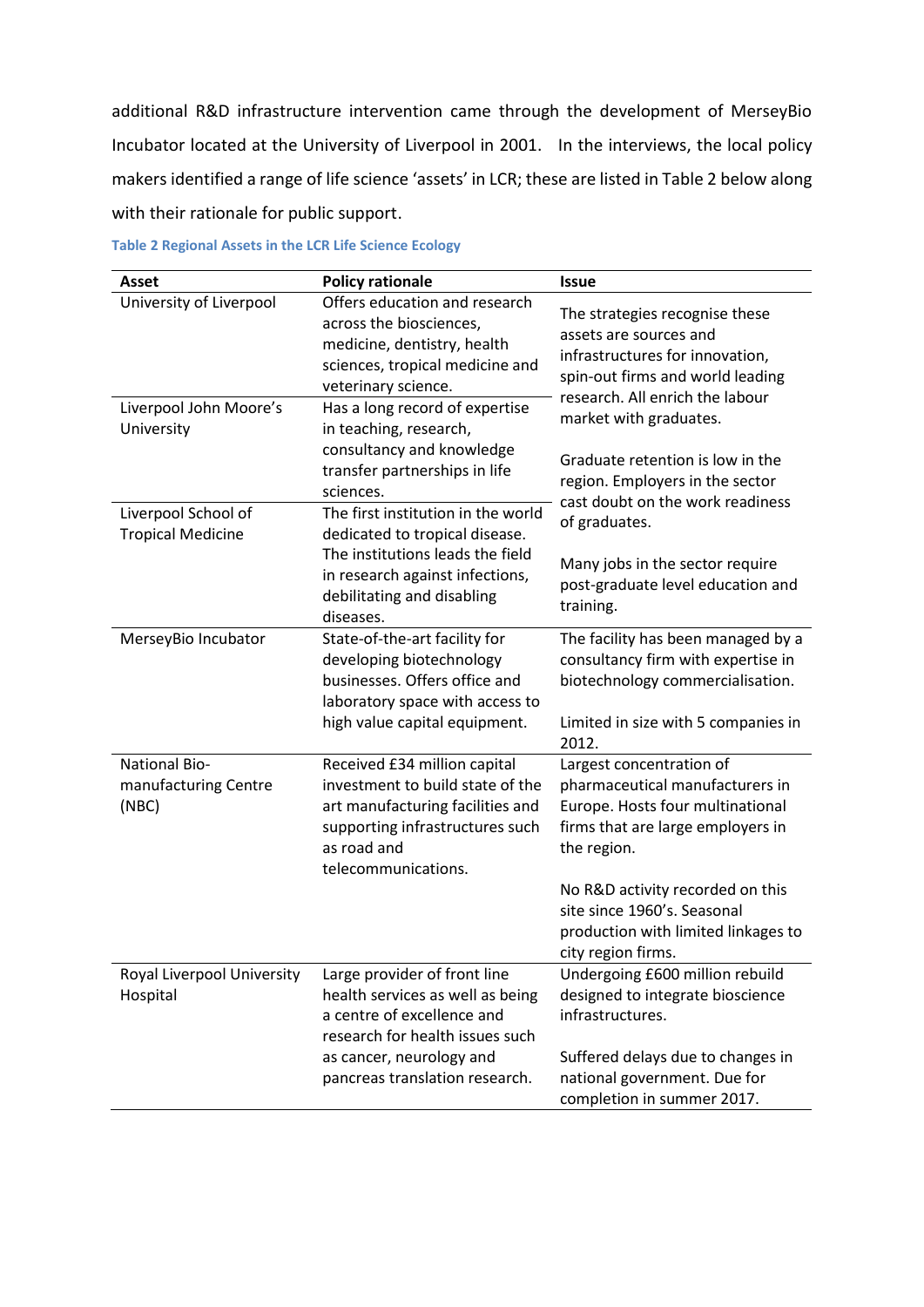## Towards a life science Ecology in Liverpool.

In LCR the development of infrastructures has seen a clear split between hard and soft infrastructures. Firstly, investment came in developing hard infrastructures such as MerseyBio incubator, science parks and road network improvements. Secondly, there has been substantial attention for the development of soft infrastructures such as networking, business support, scientific knowledge exchange, human capital and institutional bodies.

MerseyBio incubator encountered problems diversify the industry towards commercial R&D, with a perception that local universities were not full exploiting the commercial potential of their intellectual property in the life sciences. Primarily, scientists were reluctant to spin-out of the university and form a company due to perceived risks in investment. Furthermore, the universities lacked softer infrastructures to facilitate the spin-out process, supporting the commercialisation of IP and attracting new investment. Respondents attributed this primarily to underlying issues of control and ownership.

*"This idea of spin-outs or doing something with your IP was something that sat there and you know people had it in documents but it was never, ever taken seriously. I think that was part of the problem."* (Consultancy Firm 3, 09/05/12)

LCR is not well served by venture capitalists or business angels. The majority of R&D firms stated they had received funding from national, regional and local government grants, that compensate for a lack of private funding available, but that do not come with sector specific investors who bring their own soft infrastructures.

*"So people have to find it [money] somewhere. In the past people would look at a mixture, so it would be their own money, plus grants, plus some VC money. I don't think the VC money's been particularly good for life sciences in the North West let alone Liverpool."* (Consultancy Firm 1 26/06/12)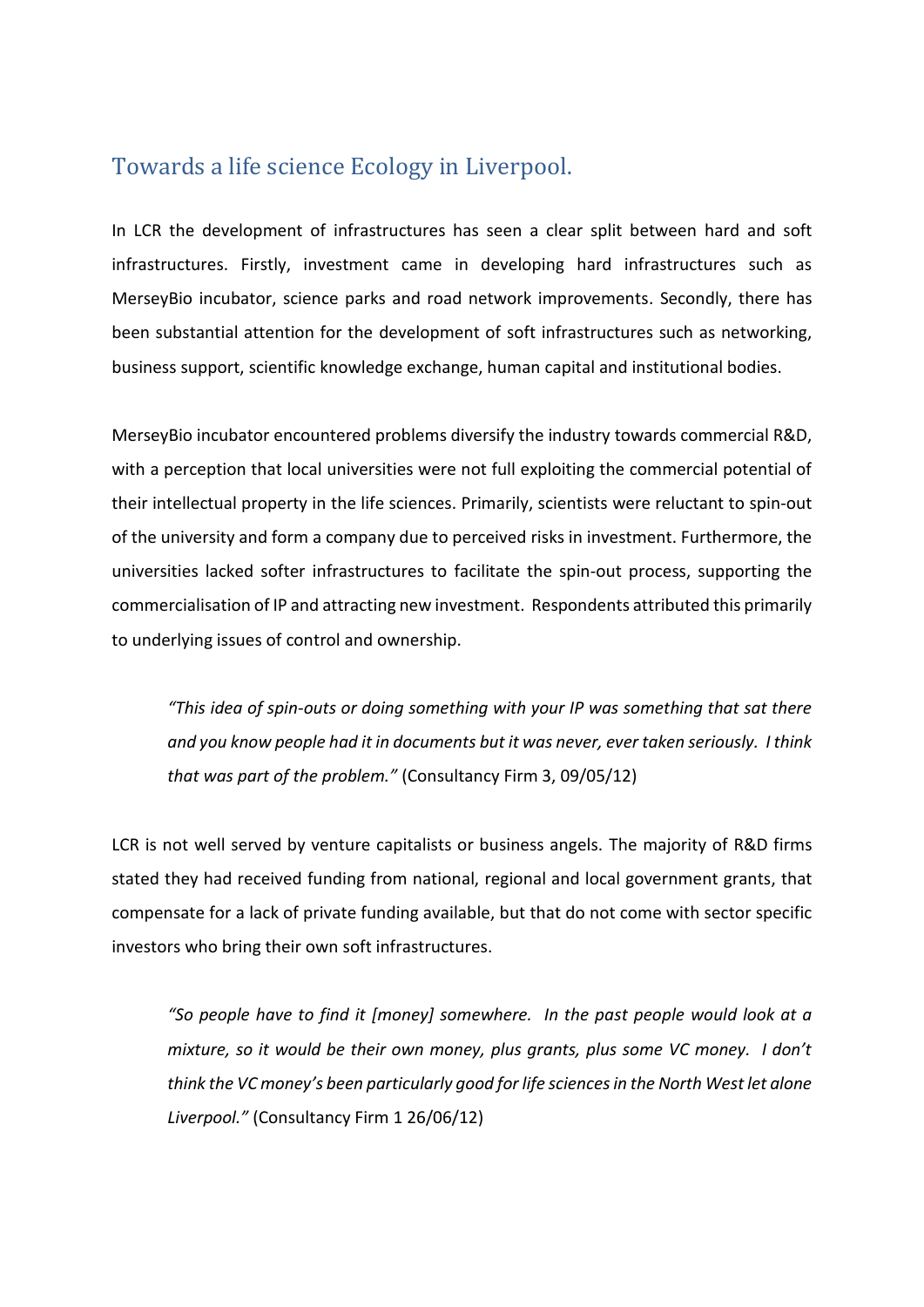Furthermore, there has been be a mismatch between the quality of research and the level of funding available. As one participant commented:

*"The science is normally terrific, the enthusiasm is unmatched, but it's matching money with the damp and hard edged enthusiasm of business, which is the hardest piece."* (Discovery Firm 5 15/08/12)

The 13 identified R&D firms are highly specialised and at various stages of development, with no identifiable inter-firm connections on a product or services bases, a high ''cognitive distance" in Nooteboom's terminology. The high fragmentation of life sciences activities shown in Table 1 and their highly specialised nature led to an inability to share knowledge, research focus and connections. Hence, firms must look beyond the ecology (e.g. attending conferences elsewhere) to build soft infrastructures and secure scientific knowledge assets and inputs. These tend to be held in the larger life science ecologies such as Cambridge (UK) or Boston (USA) with comparatively more firms, specialised in fewer subsectors or types of R&D. These regions have life science related hard and soft infrastructures in which Liverpool life science firms seek to temporarily participate to acquire knowledge assets. In short, despite over 15 years of public investment, the LCR is not recognised as a 'place to be' for life sciences in comparison to other regions.

*"There seems to be a lack of awareness of what's in the North West [which includes LCR] because when you say life sciences people are drawn to think of London and Oxbridge because of their reputations"* (Public Organisation 2, 05/08/12)

Despite the hard infrastructures projects, the absence of international awareness further undermines the development of soft scientific knowledge based infrastructures. However, what is developing are soft business support infrastructures related to common problems faced by firms.

*'Now they're [other firm] in completely different areas to us, but it shouldn't actually matter whether they're in different areas or not… we share common issues, we're going to have issues around funding, we're going to have issues around facilities, we're*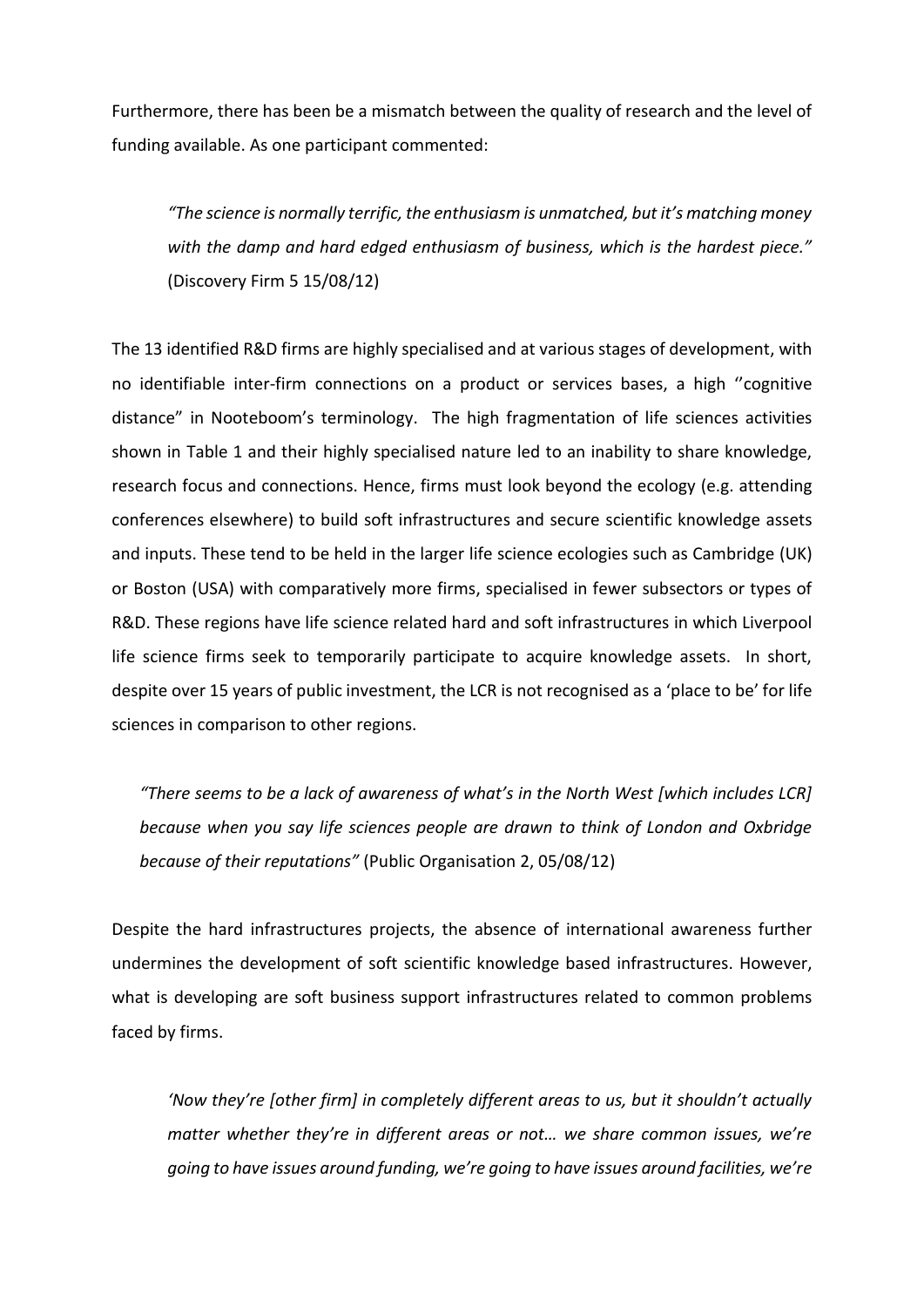*going to have issues around staff, we're going to have issues around the perception of the industry nationally and, national policy that's going to allow the industry to thrive. So it's important that those sort of links are engendered."* (Discovery Firm 2, 23/10/12)

## Concluding Discussion

The development of hard and soft infrastructures has been uneven in LCR. The hard infrastructures are expensive but have been easy to promote for policy makers and have supported the development of LCR so far. In comparison soft infrastructures are potentially inexpensive, but are harder to achieve in ways that help to make the region more attractive to knowledge and capital flows. The type of soft infrastructure that has developed is nonscientific relating to business support. Given the diversity of firm it has been difficult to develop scientific soft infrastructures relating to research and knowledge exchange for product development.

This paper has sought to explore how soft life science infrastructures emerge and contribute to the ecology's development. The soft infrastructures identified here have not been publically funded but were outcomes of bringing people together in hard infrastructure projects such as science parks. Although the level of funding available has not increased and at the same time government funding has become more centralised, these comparatively inexpensive soft infrastructures are highly valuable to the ecology's continued development.

Unlike other peripheral regions that saw scientific soft infrastructure emerge (Benneworth, 2002), not all ecologies can develop scientific soft infrastructures through funding hard infrastructure investment alone. Hard and soft infrastructure configurations need to provide a clear narrative, specialising in fewer core competencies rather than breadth of activities. In particular, further investment and support of the soft infrastructures, locally and extra-locally, can be used as a measure to further reduce the cognitive distance in the ecology and further the scientific soft infrastructures.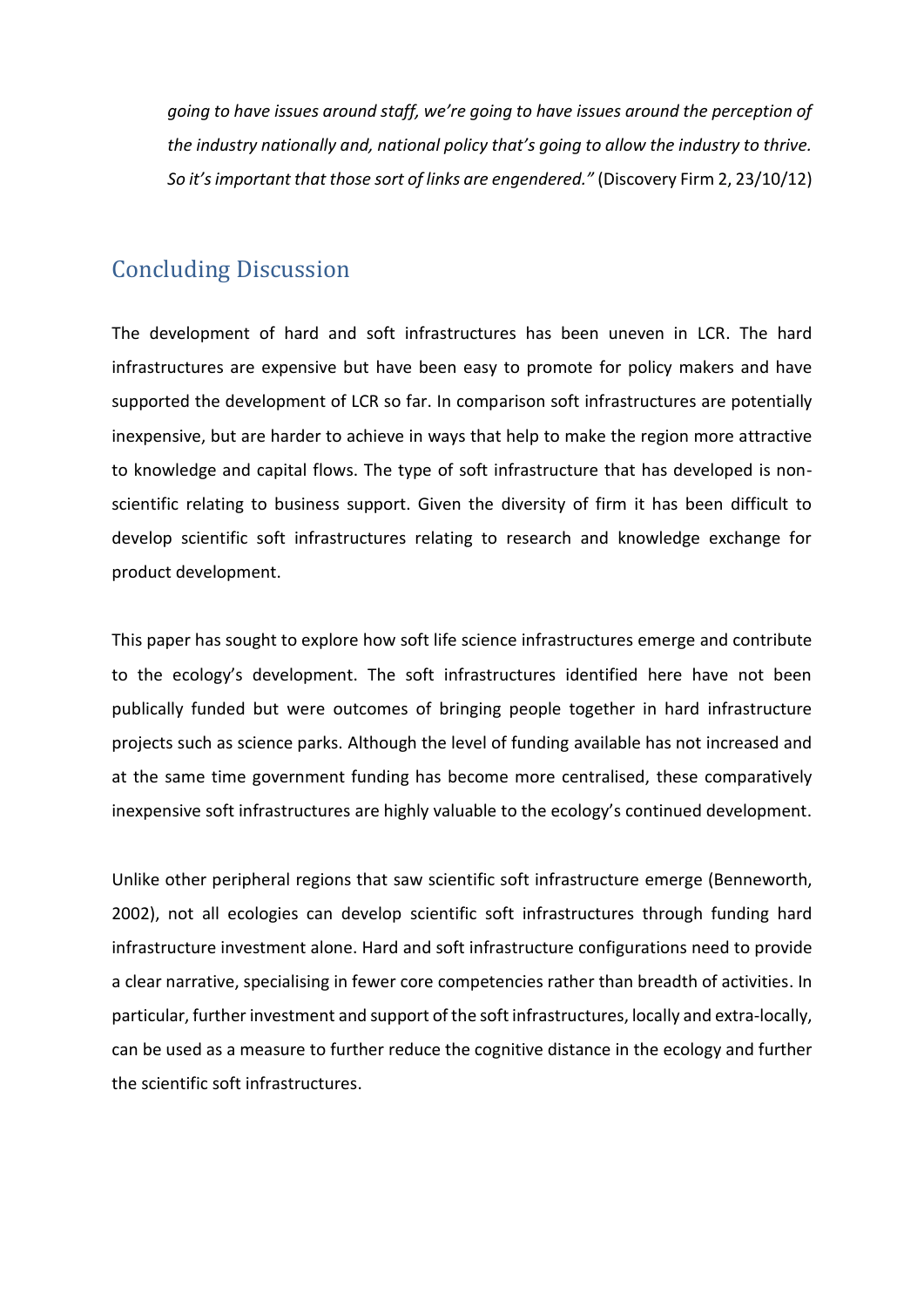# Acknowledgements

The author would like to thank Lee Pugalis and four anonymous reviewers for their valuable comments on an earlier version of this paper.

# Bibliography

Benneworth, P. (2002). Creating new industries and service clusters on Tyneside. *Local Economy*, *17*(4), 313-327.

Birch, K. (2011). ""Weakness" as "Strength" in the Scottish Life Sciences: The Institutional Grounding of Knowledge-based Commodity Chains in a Less-favoured Region." *Growth and Change,* 42(1), 72-97

Coe, N. M., Hess, M., Yeung, H. W. C., Dicken, P., & Henderson, J. (2004). "'Globalizing' regional development: a global production networks perspective." *Transactions of the Institute of British Geographers*, *29*(4), 468-484.

Colapinto, C., & Porlezza, C. (2012). "Innovation in creative industries: from the quadruple helix model to the systems theory." *Journal of the Knowledge Economy*, *3*(4), 343-353.

Cooke, P. (2004). "The molecular biology revolution and the rise of bioscience megacentres in North America and Europe." *Environment and Planning C-Government and Policy*, 22(2), 161-177.

Feldman, M.P. & Francis, J.L. (2003). "Fortune favours the prepared region: The case of entrepreneurship and the capitol region biotechnology cluster"*, European Planning Studies*, 11(7), 765-788.

Festel, G. (2011). Founding angels as early stage investment model to foster biotechnology start-ups. *Journal of Commercial Biotechnology*, *17*(2), pp.165-171.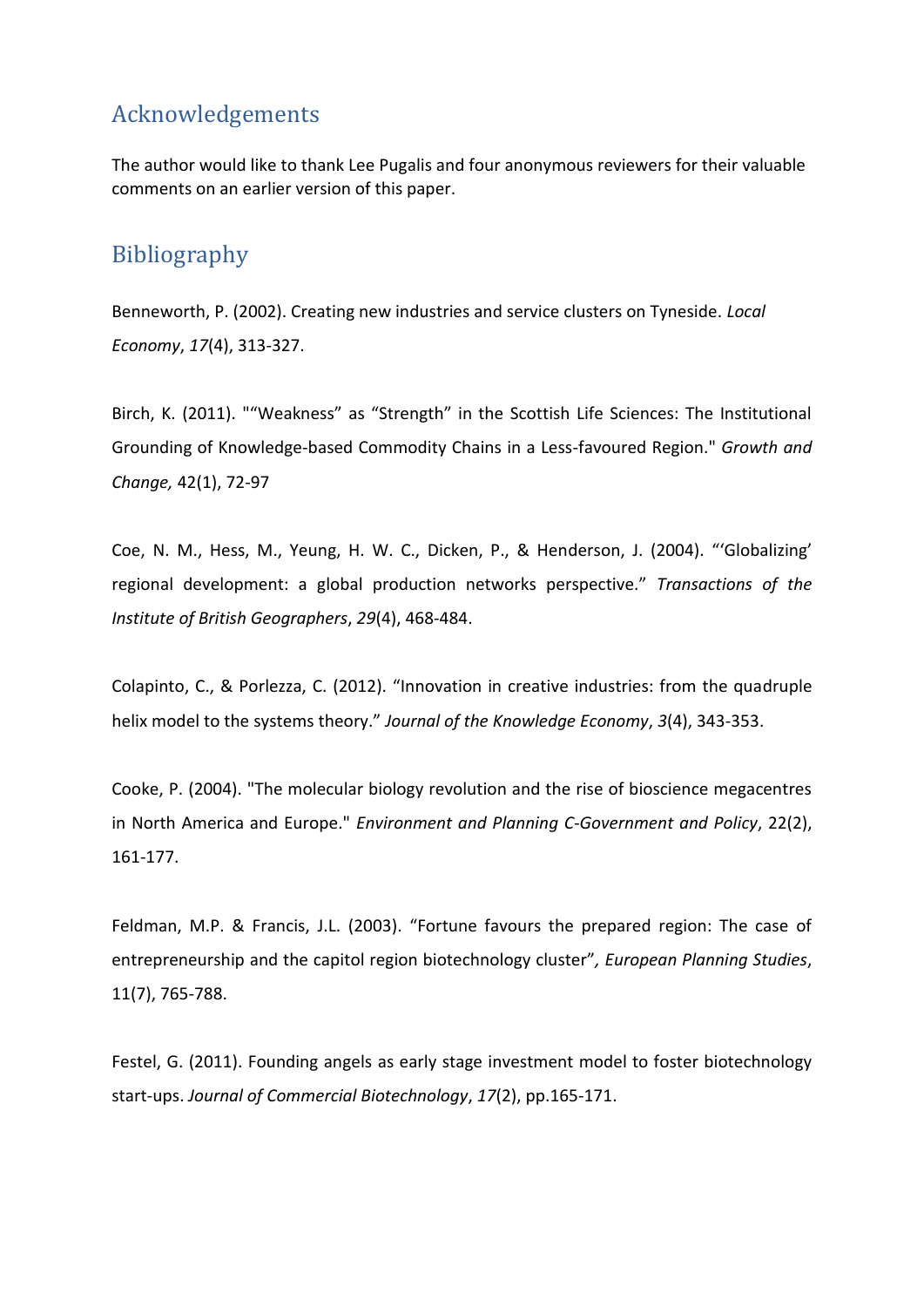Kasabov, E. (2011). "Towards a theory of peripheral, early-stage clusters", *Regional Studies*, *45*(6), pp.827-842.

Klepper, S. (2010). "The origin and growth of industry clusters: The making of Silicon Valley and Detroit", *Journal of Urban Economics*, 67, 15-32

LCRLEP, (2014). Economy, Available: [http://www.liverpoollep.org/liverpool\\_city\\_region/economy.aspx,](http://www.liverpoollep.org/liverpool_city_region/economy.aspx) Accessed: 12/1/15

Maskell, P. Bathelt, H. & Malmberg, A. (2006). "Building global knowledge pipelines: The role of temporary clusters", *European Planning Studies*, 14(8), 997 – 1013.

Moodysson, J., Coenen, L. and Asheim, B. (2008). "Explaining spatial patterns of innovation: analytical and synthetic modes of knowledge creation in the Medicon Valley life-science cluster." *Environment and Planning A*, 40(5), 1040-1056.

Nooteboom, B. (2000). *"Learning and Innovation in Organizations and Economies".* Oxford University Press, Oxford.

Shearmur, R. (2011). "Innovation, regions and proximity: from neo-regionalism to spatial analysis." *Regional Studies*, *45*(9), 1225-1243.

Southern, A. (2014). "Enterprise, wealth creation and place: A case study of the Liverpool cityregion. *Enterprising Places: Leadership and Governance Networks", Contemporary Issues in Entrepreneurship Research, 3*, 227-257.

Toulmin, S. (1990). "*Cosmopolis"*, Chicago, IL: University of Chicago Press.

Tsoukas, H., & Dooley, K. J. (2011). "Introduction to the special issue: Towards the ecological style: Embracing complexity in organizational research." *Organization Studies*, *32*(6), 729-735.